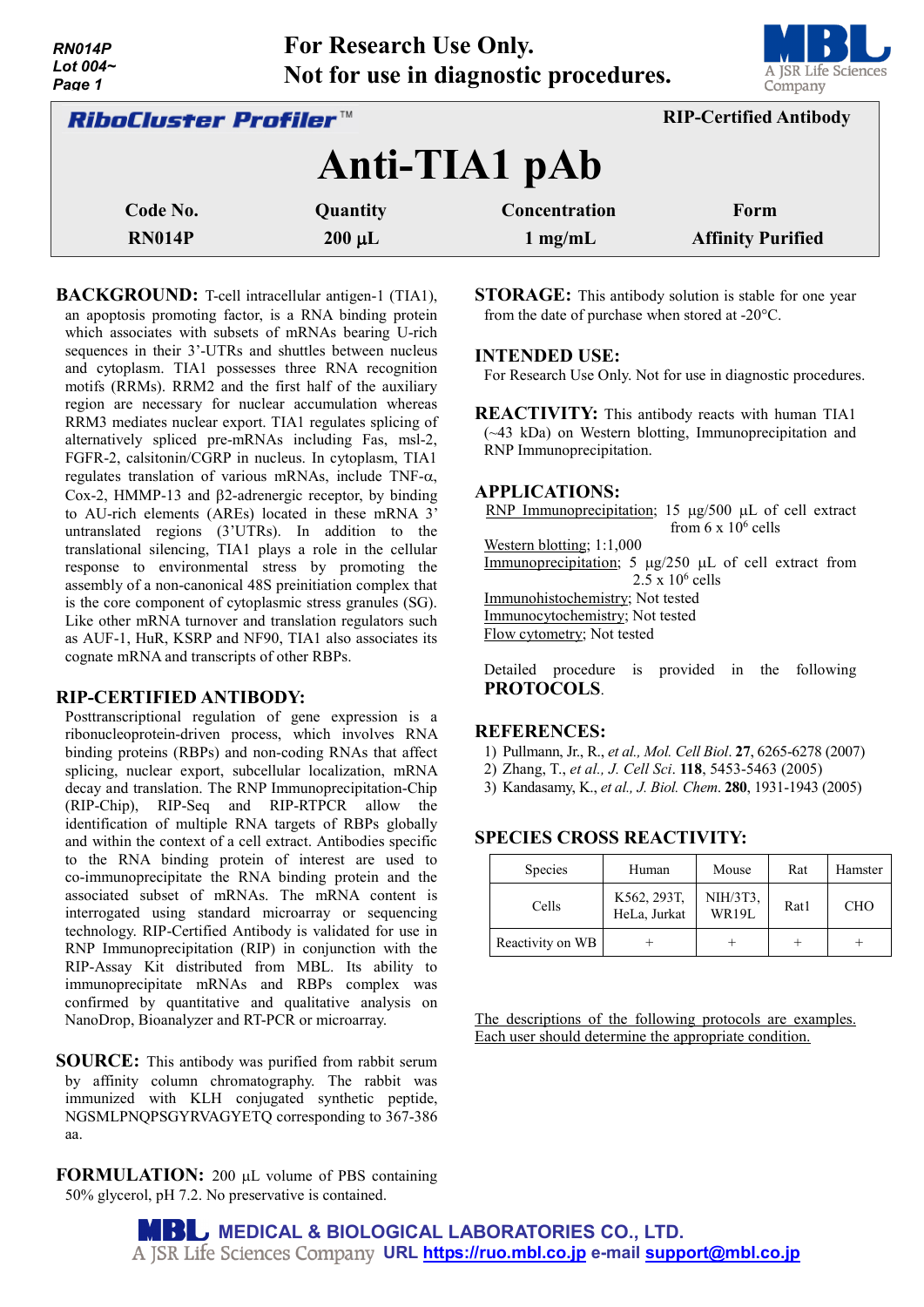

Analysis of isolated RNA with Bioanalyzer.

| Average of the RNA Quantity $(n=2)$ |            |  |  |  |
|-------------------------------------|------------|--|--|--|
| Antibody                            | $RNA$ (ng) |  |  |  |
| Normal Rabbit IgG                   | 53.0       |  |  |  |
| anti-TIA1                           | 515.0      |  |  |  |
| <b>Total RNA</b>                    | 84570.0    |  |  |  |

# **ROTOCOLS: RNP Immunoprecipitation**

Some buffer and reagents are included in the RIP-Assay Kit (MBL, code no. RN1001). Please also refer to the protocol packaged in the RIP-Assay Kit.

[Material Preparation]

1. Lysis Buffer (+)

Before using the Lysis Buffer, protease inhibitors, RNase inhibitors, and DTT are added to the Lysis Buffer at the appropriate concentration.

2. Wash Buffer (+)

Before using the Wash Buffer, DTT is added to the Wash Buffer at the appropriate concentration.

## **Protocol**

- 1) Wash 6 x  $10^6$  cells twice with PBS and resuspend them with 500  $\mu$ L of ice-cold Lysis Buffer  $(+)$  containing appropriate protease inhibitors, RNase inhibitors, and DTT. Vortex for 10 seconds. Leave on ice for 10 minutes.
- 2) Centrifuge the tube at 12,000 x g for 5 minutes at 4°C and transfer the supernatant to another tube.
- 3) Add 25 µL of 50% protein A agarose beads slurry resuspended in Lysis Buffer (+) into the supernatant. Incubate it at 4°C with rotating for 1 hour.
- 4) Centrifuge the tube at 2,000 x g for 1 minute at 4°C and transfer the supernatant to another tube (precleared

sample).

- 5) Mix both 25 µL of 50% protein A agarose beads slurry resuspended in nuclease-free PBS and Normal Rabbit IgG (RIP-Assay Kit) or Anti-TIA1 pAb (MBL, code no. RN014P) at the amount of suggested in the **APPLICATIONS,** and then add 1 mL of Wash buffer (+) into each tube. Incubate with gentle agitation for 1 hour at 4°C.
- 6) Centrifuge the tube at 2,000 x g for 1 minute, and carefully discard the supernatant using a pipettor without disturbing the beads.
- 7) Resuspend the beads with ice-cold Lysis Buffer. (+)
- 8) Centrifuge the tube at 2,000 x g for 1 minute, and carefully discard the supernatant.
- 9) Add 500 µL of cell lysate (precleared sample of step 4), then incubate with gentle agitation for 3 hours at 4°C.
- 10) Centrifuge the tube at 2,000 x g for 1 minute, and carefully discard the supernatant using a pipettor without disturbing the beads.
- 11) Resuspend the beads with Wash Buffer (+).
- 12) Centrifuge the tube at 2,000 x g for 1 minute, and carefully discard the supernatant.
- 13) Repeat steps 11-12) 3 times
- 14) Add 400 µL of Master mix solution (Solution I: Solution  $II = 10$   $\mu$ L: 390  $\mu$ L). Vortex for 10 seconds.
- 15) Add 250 µL of Solution III. Vortex for 10 seconds.
- 16) Centrifuge the tube at 2,000 x g for 2 minutes.
- 17) Transfer the supernatant to the tube containing 2 uL of Solution IV.
- 18) Add 600 µL of ice-cold 2-propanol and place at -20°C for 20 minutes. Centrifuge the tube at 12,000 x g for 10 minutes.
- 19) Wash the pellet twice with 500 µL of ice-cold 70% Ethanol and dry up the pellet for 5-15 minutes.
- 20) Dissolve the pellets in nuclease-free water.
- 21) RNA was quantified with NanoDrop (Thermo Fisher Scientific Inc.) and the RNA quality was analyzed with Bioanalyzer (Agilent Technologies, Inc.).

(Positive control for RNP Immunoprecipitation; Jurkat)



*Western blotting analysis of TIA1 expression in K562 (1), 293T (2), HeLa (3), Jurkat (4), NIH/3T3 (5), WR19L (6) Rat1 (7) and CHO (8) using RN014P.*